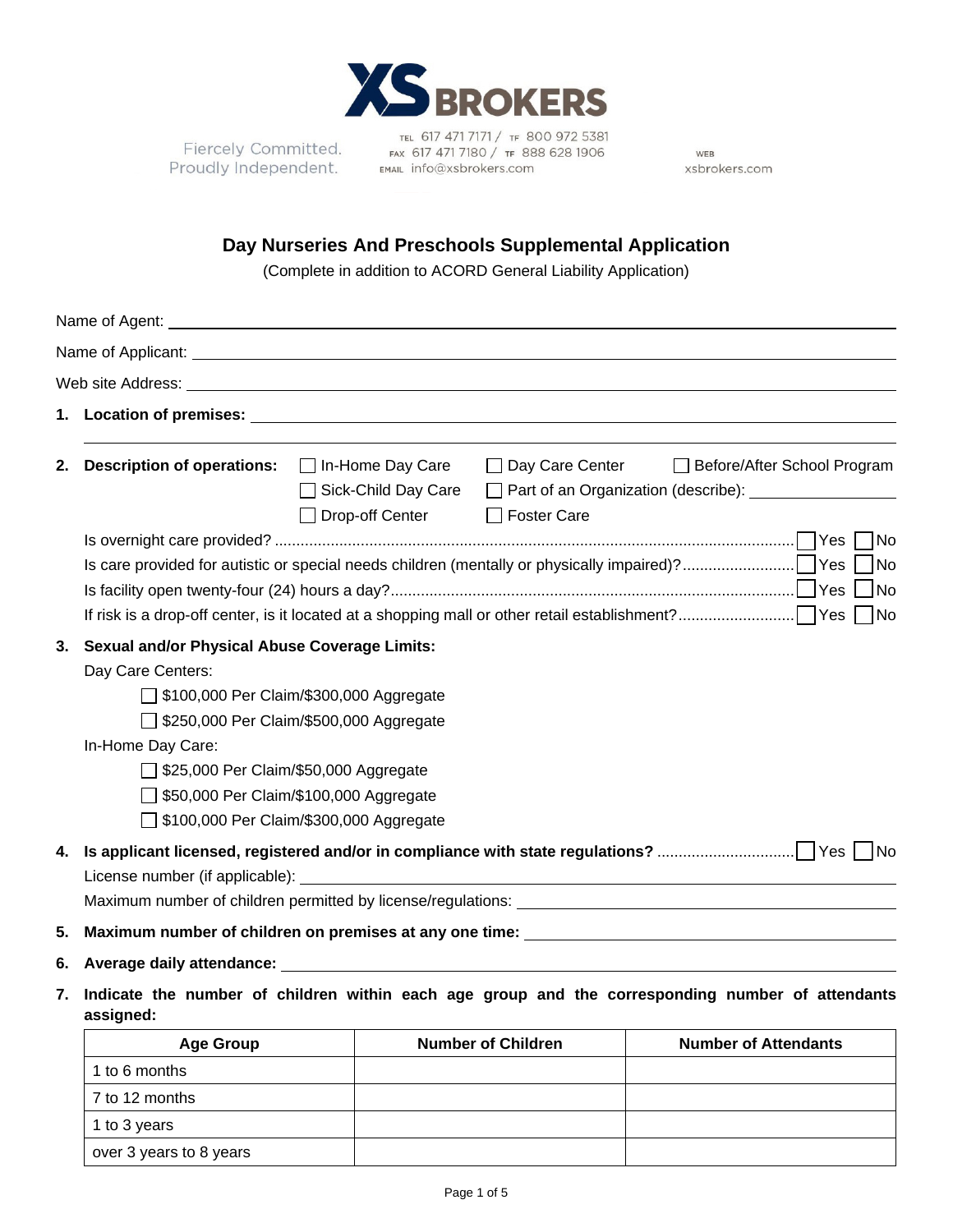| over 8 years |  |  |
|--------------|--|--|
|--------------|--|--|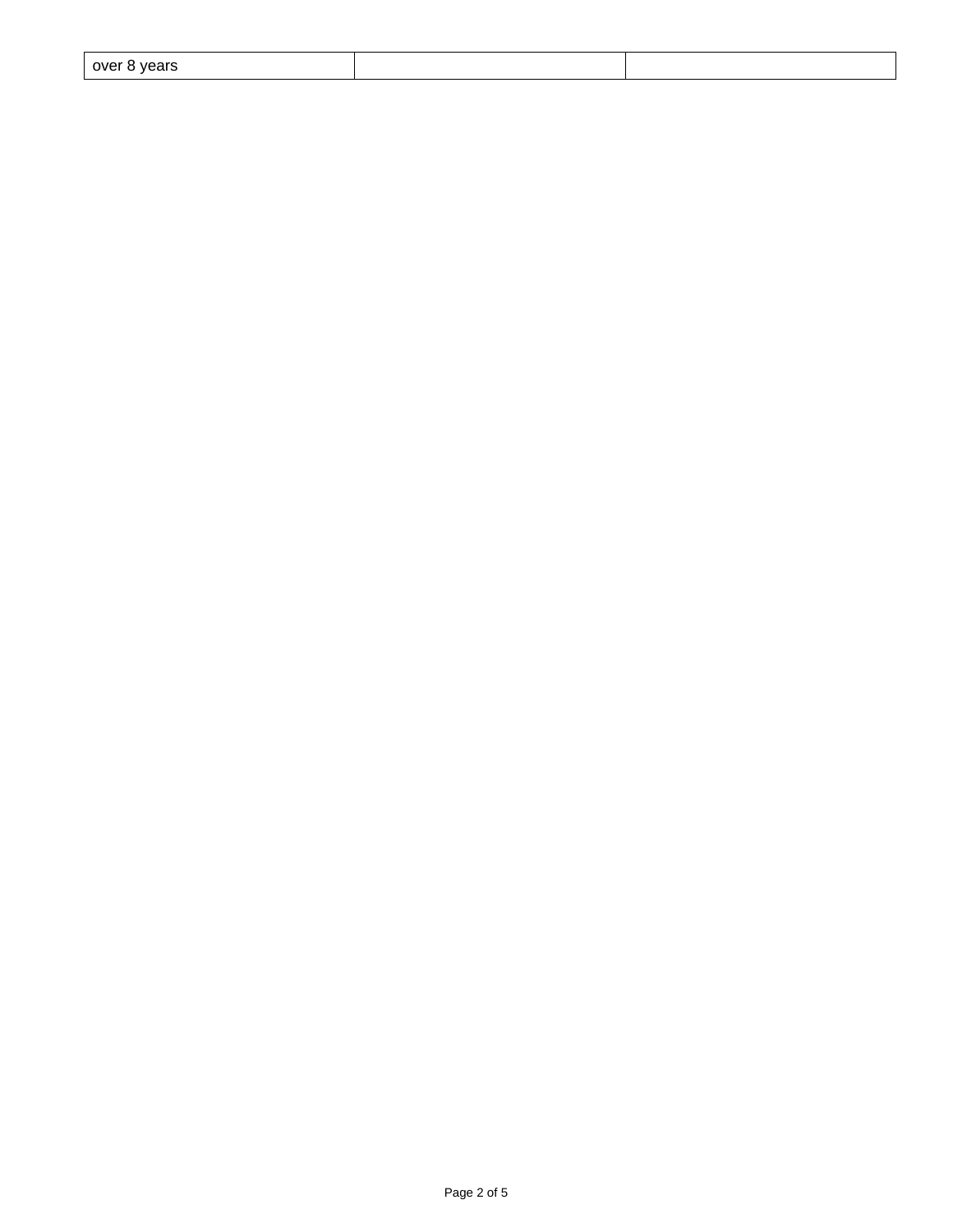| 8.  |                                                                                                                                                                                                                                      |  |  |  |  |  |  |
|-----|--------------------------------------------------------------------------------------------------------------------------------------------------------------------------------------------------------------------------------------|--|--|--|--|--|--|
| 9.  |                                                                                                                                                                                                                                      |  |  |  |  |  |  |
|     |                                                                                                                                                                                                                                      |  |  |  |  |  |  |
| 11. |                                                                                                                                                                                                                                      |  |  |  |  |  |  |
|     |                                                                                                                                                                                                                                      |  |  |  |  |  |  |
|     | 12. Please describe the play equipment and facilities:                                                                                                                                                                               |  |  |  |  |  |  |
|     |                                                                                                                                                                                                                                      |  |  |  |  |  |  |
|     |                                                                                                                                                                                                                                      |  |  |  |  |  |  |
|     |                                                                                                                                                                                                                                      |  |  |  |  |  |  |
|     |                                                                                                                                                                                                                                      |  |  |  |  |  |  |
|     | Number of pools over 18" deep: ____________ Number of wading pools 18" or less: ____________                                                                                                                                         |  |  |  |  |  |  |
|     | Swimming pool located: △ Above-ground △ In-ground                                                                                                                                                                                    |  |  |  |  |  |  |
|     |                                                                                                                                                                                                                                      |  |  |  |  |  |  |
|     |                                                                                                                                                                                                                                      |  |  |  |  |  |  |
|     |                                                                                                                                                                                                                                      |  |  |  |  |  |  |
|     |                                                                                                                                                                                                                                      |  |  |  |  |  |  |
|     |                                                                                                                                                                                                                                      |  |  |  |  |  |  |
|     |                                                                                                                                                                                                                                      |  |  |  |  |  |  |
|     |                                                                                                                                                                                                                                      |  |  |  |  |  |  |
|     | Are all swimming pools, wading pools, hot tubs and spas in compliance with the federal Virginia                                                                                                                                      |  |  |  |  |  |  |
|     |                                                                                                                                                                                                                                      |  |  |  |  |  |  |
|     |                                                                                                                                                                                                                                      |  |  |  |  |  |  |
|     |                                                                                                                                                                                                                                      |  |  |  |  |  |  |
|     | Describe: <u>example and the contract of the contract of the contract of the contract of the contract of the contract of the contract of the contract of the contract of the contract of the contract of the contract of the con</u> |  |  |  |  |  |  |
|     |                                                                                                                                                                                                                                      |  |  |  |  |  |  |
|     | Other (describe): example and the state of the state of the state of the state of the state of the state of the state of the state of the state of the state of the state of the state of the state of the state of the state        |  |  |  |  |  |  |
| 13. | Describe how injuries and illnesses are handled:                                                                                                                                                                                     |  |  |  |  |  |  |
| 14. |                                                                                                                                                                                                                                      |  |  |  |  |  |  |
|     |                                                                                                                                                                                                                                      |  |  |  |  |  |  |
|     |                                                                                                                                                                                                                                      |  |  |  |  |  |  |
| 15. |                                                                                                                                                                                                                                      |  |  |  |  |  |  |
|     |                                                                                                                                                                                                                                      |  |  |  |  |  |  |
| 16. | Please describe the nature of any field trips (number of trips, who transports, etc.): _______________________                                                                                                                       |  |  |  |  |  |  |
|     |                                                                                                                                                                                                                                      |  |  |  |  |  |  |
| 17. | Please attach a copy of the enrollment form, medical release, hold-harmless, etc., used.                                                                                                                                             |  |  |  |  |  |  |
|     |                                                                                                                                                                                                                                      |  |  |  |  |  |  |
|     |                                                                                                                                                                                                                                      |  |  |  |  |  |  |
| 18. |                                                                                                                                                                                                                                      |  |  |  |  |  |  |
|     | Carrier: <u>________________________</u>                                                                                                                                                                                             |  |  |  |  |  |  |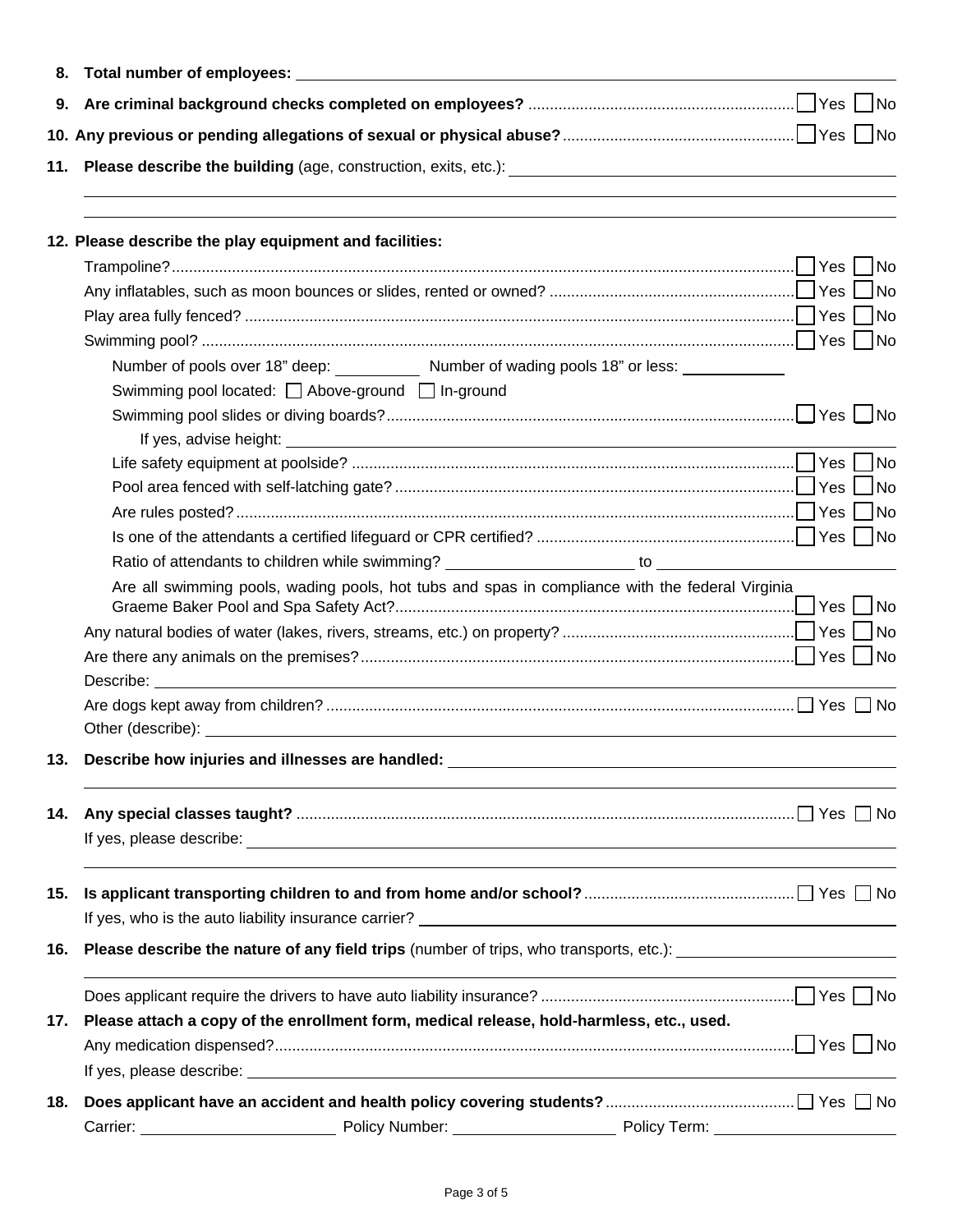| If no, describe authorization procedure:                                                                                                                                                                                            |  |  |  |  |
|-------------------------------------------------------------------------------------------------------------------------------------------------------------------------------------------------------------------------------------|--|--|--|--|
| 20. Does risk engage in the generation of power, other than emergency back-up power, for their                                                                                                                                      |  |  |  |  |
| If yes, describe: <u>superiority</u> and the set of the set of the set of the set of the set of the set of the set of the set of the set of the set of the set of the set of the set of the set of the set of the set of the set of |  |  |  |  |

**21. Does applicant have any other business ventures for which coverage is not being requested?** ....  $\Box$  Yes  $\Box$  No If yes, explain and advise where insured:

This application does not bind the applicant nor the Company to complete the insurance, but it is agreed that the information contained herein shall be the basis of the contract should a policy be issued.

**FRAUD WARNING:** Any person who knowingly and with intent to defraud any insurance company or other person files an application for insurance or statement of claim containing any materially false information or conceals for the purpose of misleading, information concerning any fact material thereto commits a fraudulent insurance act, which is a crime and subjects such person to criminal and civil penalties. **Not applicable in Nebraska, Oregon and Vermont.**

**NOTICE TO COLORADO APPLICANTS:** It is unlawful to knowingly provide false, incomplete, or misleading facts or information to an insurance company for the purpose of defrauding or attempting to defraud the company. Penalties may include imprisonment, fines, denial of insurance, and civil damages. Any insurance company or agent of an insurance company who knowingly provides false, incomplete, or misleading facts or information to a policy holder or claimant for the purpose of defrauding or attempting to defraud the policy holder or claimant with regard to a settlement or award payable from insurance proceeds shall be reported to the Colorado Division of Insurance within the Department of Regulatory Agencies.

**WARNING TO DISTRICT OF COLUMBIA APPLICANTS:** It is a crime to provide false or misleading information to an insurer for the purpose of defrauding the insurer or any other person. Penalties include imprisonment and/or fines. In addition, an insurer may deny insurance benefits if false information materially related to a claim was provided by the applicant.

**NOTICE TO FLORIDA APPLICANTS:** Any person who knowingly and with intent to injure, defraud, or deceive any insurer files a statement of claim or an application containing any false, incomplete, or misleading information is guilty of a felony in the third degree.

**NOTICE TO LOUISIANA APPLICANTS:** Any person who knowingly presents a false or fraudulent claim for payment of a loss or benefit or knowingly presents false information in an application for insurance is guilty of a crime and may be subject to fines and confinement in prison.

**NOTICE TO OHIO APPLICANTS:** Any person who knowingly and with intent to defraud any insurance company files an application for insurance or statement of claim containing any materially false information or conceals for the purpose of misleading, information concerning any fact material thereto commits a fraudulent insurance act, which is a crime and subjects such person to criminal and civil penalties.

**NOTICE TO OKLAHOMA APPLICANTS:** Any person who knowingly, and with intent to injure, defraud or deceive any insurer, makes any claim for the proceeds of an insurance policy containing any false, incomplete or misleading information is guilty of a felony.

**NOTICE TO MAINE APPLICANTS:** It is a crime to knowingly provide false, incomplete or misleading information to an insurance company for the purpose of defrauding the company. Penalties may include imprisonment, fines or a denial of insurance benefits.

**NOTICE TO MARYLAND APPLICANTS:** Any person who knowingly and willfully presents a false or fraudulent claim for payment of a loss or benefit or who knowingly and willfully presents false information in an application for insurance is guilty of a crime and may be subject to fines and confinement in prison.

**NOTICE TO MINNESOTA APPLICANTS:** A person who files a claim with intent to defraud or helps commit a fraud against an insurer is guilty of a crime.